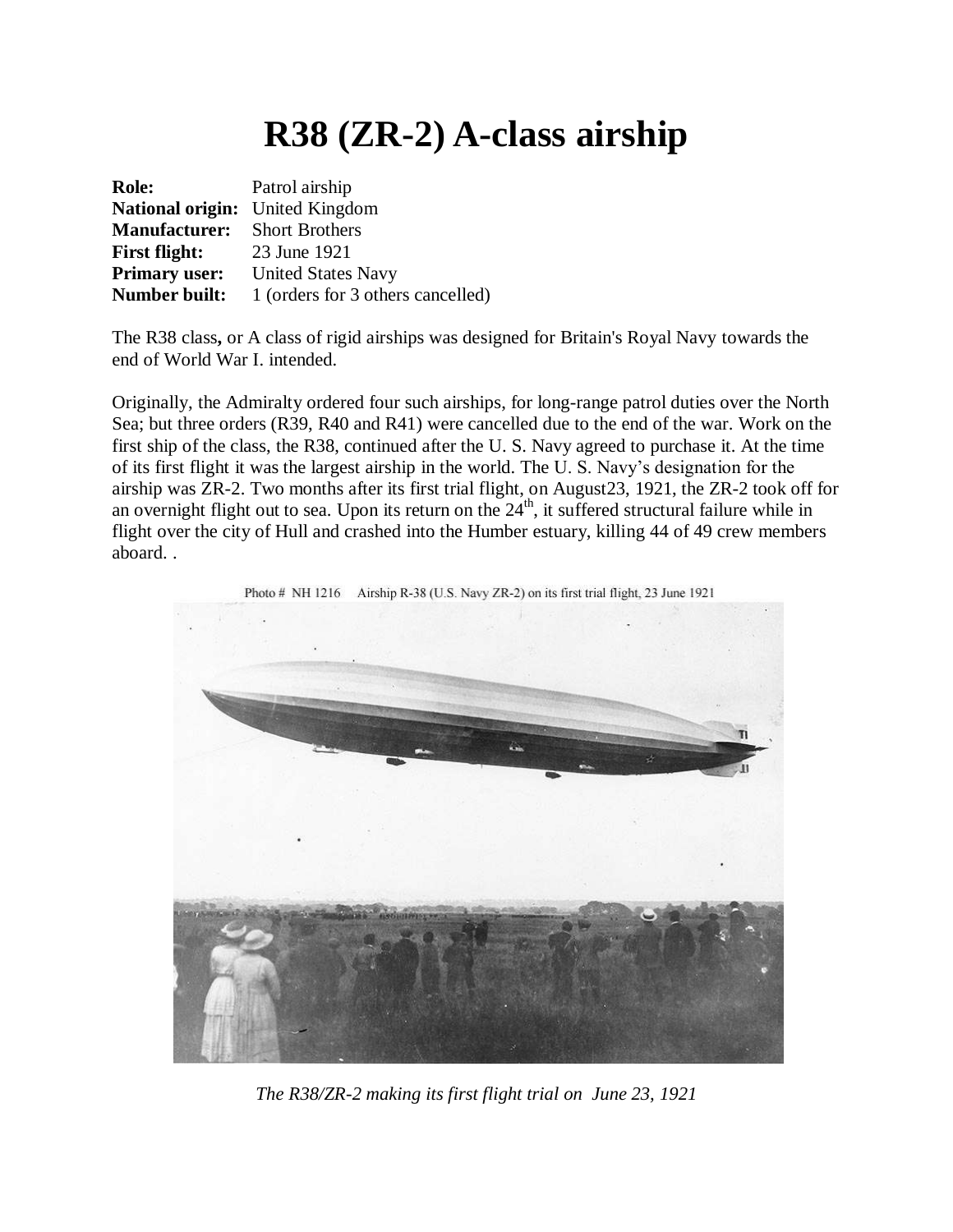## **Design and development**

The R38 class was designed to meet the British Admiralty's request for an airship capable of six days of patrol, at ranges of up to 300 miles from home base, and at altitudes of up to 22,000 ft. The contract for R38 was awarded to Short Brothers. The R38 was built at Cardington, Bedfordshire 1919. The original design was modified so that the airship could be built inside the Cardington shed. Two of the power cars were moved up to the sides of the structure to reduce the overall height, gas bags were reduced from 16 to 14 and fewer girder rings were used around the envelope.

With the news that the R38 had been cancelled the possibility of buying it was investigated by the U. S. Navy. In October 1919 the Navy agreed to purchase of the airship and work on it was restarted. Changes in design required by the Navy included mast mooring gear. The additional weight at the nose was balanced by adding ballast at the stern. These modifications, along with other weight savings in the design made the aircraft weak longitudinally. Although the changes had been based in part on the design of German lightweight, high altitude Zeppelins, it was not realized that the maneuverability of these Zeppelins was deliberately restricted, especially in the rate and tightness of turn, due to the lightweight structure.



*The Zeppelin LZ-112 (l-70)*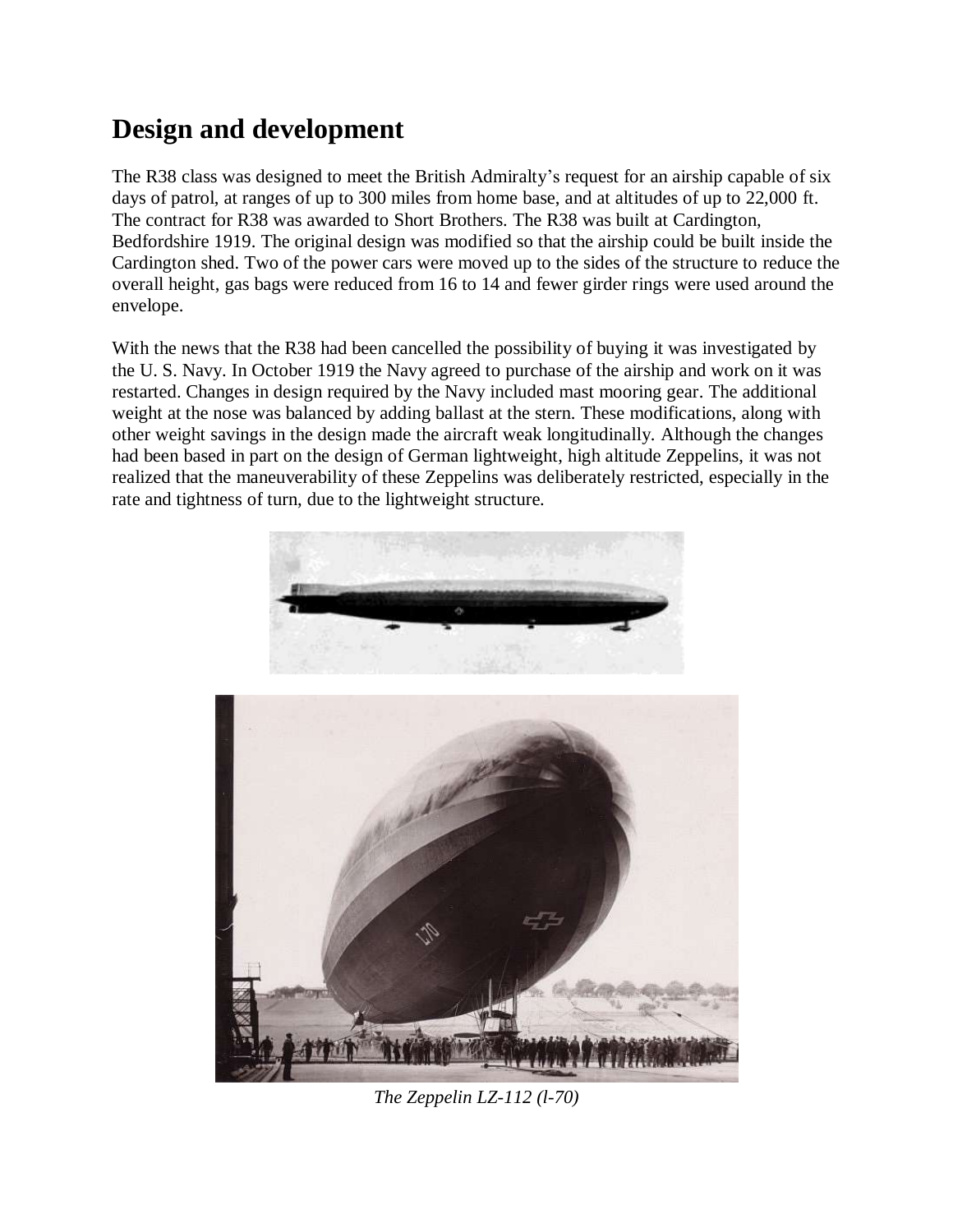## **Operational history**



모

*The R38/ZR-2 leaving its hangar for trials, showing the top gun platform. The ZR-2 designation is faintly visible*

The R38 made its first test flight on June 23, 1921. Officially it flew registered as R-38, but the U.S. designation ZR-2 was already painted on. It flew to RNAS Howden, where the full conversion to American livery was to be made. After some modifications to the rudder and elevators, a second test flight was made on July 17. While in the shed at Howden, to several of the girders was discovered. These were replaced and strengthened but there were increasing doubts being expressed about the design.

On August  $23<sup>rd</sup>$  the airship was walked out and in the early morning took off on its fourth flight with an intended destination of RNAS Pulham, Norfolk where there was a mooring mast, which the RNAS Howden did not have. Due to poor weather conditions at Pulham, the mooring was cancelled and the airship ran some high speed tests at sea and then returned to Howden. The speed runs were successful and some low altitude rudder tests to simulate the effects of the rough weather that could be expected on the Atlantic crossing were conducted. While maneuvering over the city of Hull, eyewitnesses reported seeing creases down the envelope and both ends drooping. Then a fire started at the bow, followed by an explosion. The airship fell into the shallow waters of the Humber estuary. Sixteen of the 17 American and 28 of the 32 British crewmembers were killed. The five survivors were all in the tail section. A memorial was erected at Hull, Yorkshire.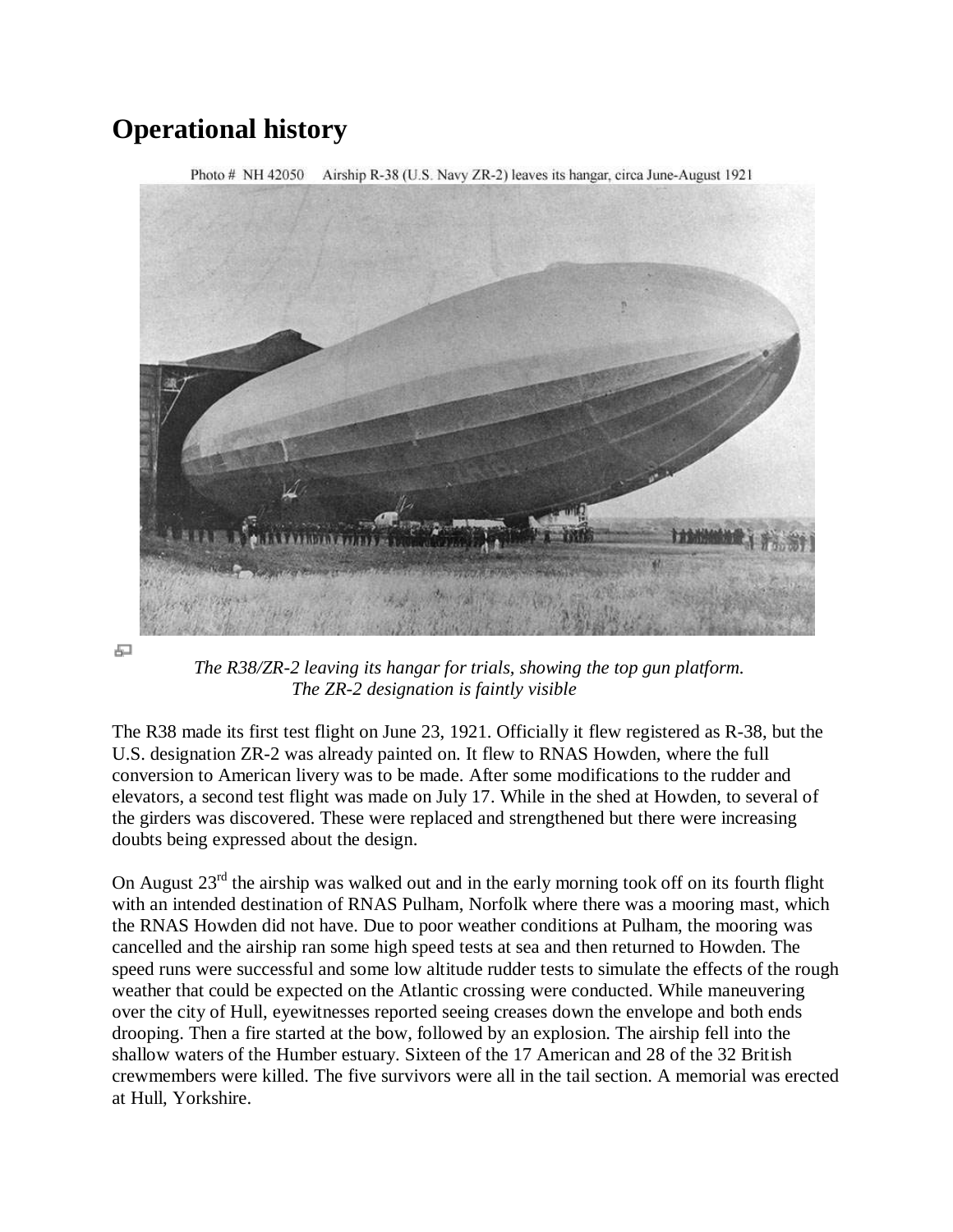

모

*Rescuers scramble across the wreckage of British R-38/USN ZR-2, cutting into the fabric hull covering, near the tail, in an effort to save airmen trapped in the wreckage 24 August 1921.*



*Memorial to the R38 disaster in Western Cemetery, Hull, East Riding of Yorkshire, England.*